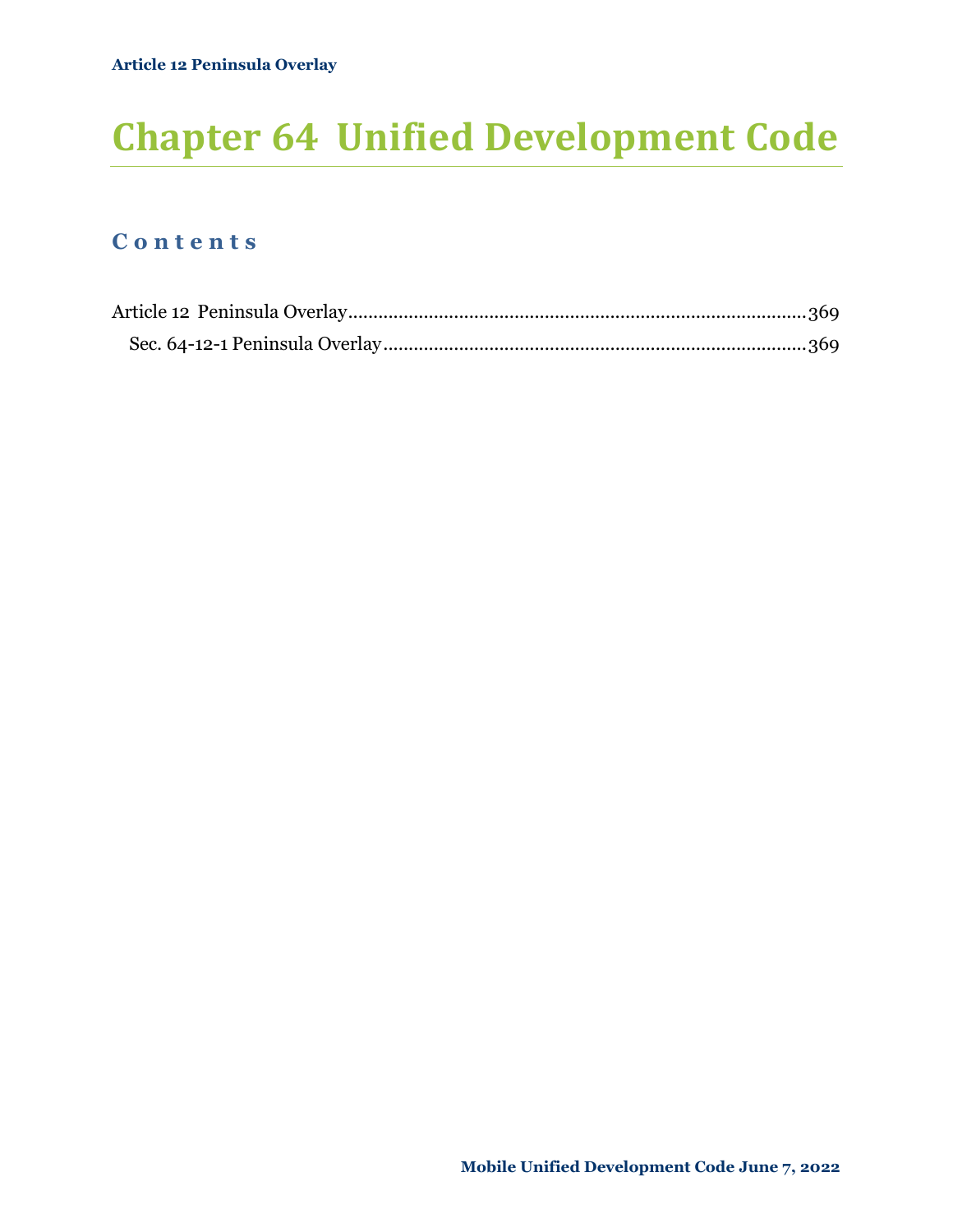# <span id="page-1-0"></span>**A r t i c l e 1 2 P e n i n s u l a O v e r l a y**

# <span id="page-1-1"></span>**Sec. 64-12-1 Peninsula Overlay**

- **A.** Applicability
	- **1.** This Article applies to the Peninsula Overlay, the boundaries of which are depicted on the official Zoning Map.
	- **2.** Properties developed or redeveloped within the Peninsula Overlay shall comply with the regulations of the Peninsula Overlay, all applicable requirements of the Uniform Development Code, and all other applicable requirements of the City Code, including but not limited to Chapter 17 - Stormwater Management and Flood Control and Chapter 25 - Garbage, Litter And Lot Maintenance.
	- **3.** To the extent that the requirements of the Peninsula Overlay conflicts with the applicable base Zoning District, the Peninsula Overlay requirements govern. However, the base Zoning District requirements apply where this Overlay is silent.
- **B.** Permitted Uses. See Article 2 (Use Table).
- **C.** Dimensional Standards. See base Zoning District (Article 2).
- **D.** Streetscaping Standards for Commercial Districts
	- **1.** Sidewalk and Streetscape Improvements. At the time of development or redevelopment, sidewalk and/or Streetscape improvements required by this Article shall be constructed adjacent to the parcel.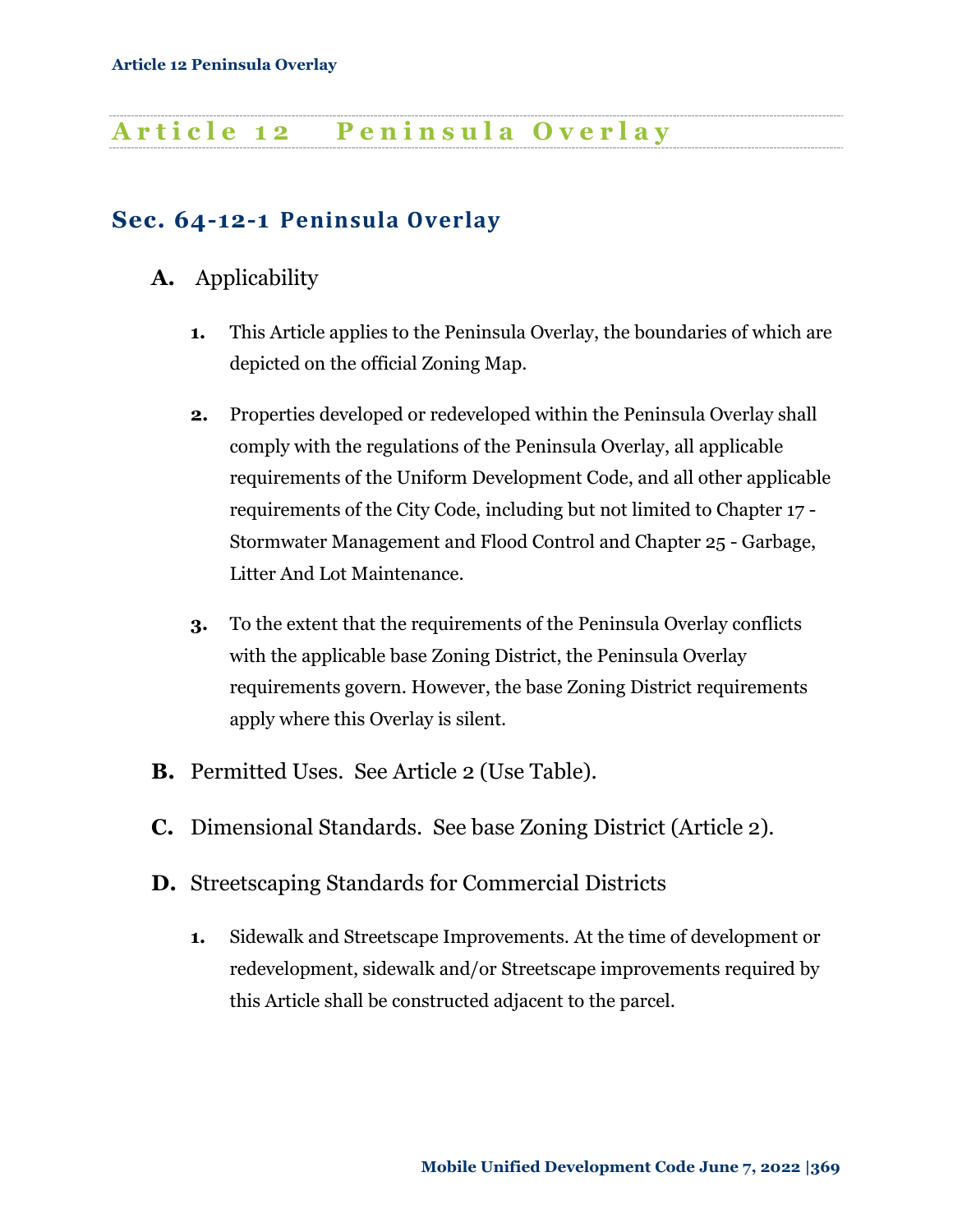- **2.** Minimum Sidewalk Width. A sidewalk width shall be maintained along the existing primary frontage to allow ample space for sidewalks to accommodate pedestrians, as follows:
	- **(a)** Sidewalks shall have a minimum width of five (5) feet.
	- **(b)** If the minimum sidewalk width cannot be met within the existing right-of-way:
		- **(1)** the remaining required sidewalk width shall be dedicated to the City; and
		- **(2)** the minimum Front Yard is measured from the back edge of the sidewalk.
- **3.** Street Trees. Street trees adjacent to the lot frontage shall be provided by the Applicant and shall be spaced as required by the Approved Plant List.
- **E.** Open/Civic Space Standards
	- **1.** To ensure that required open and civic space enhances the natural character of the Peninsula Overlay, the use of impervious materials should be limited.
- **F.** Low Impact Development
	- **1.** Applicability.All development shall incorporate one or more of the following Low Impact Development (LID) techniques to manage stormwater and protect the sensitive coastal environment of the Peninsula Overlay. These techniques are more fully described in the "Low Impact Development Handbook for the State of Alabama," developed by the Alabama Department of Environmental Management.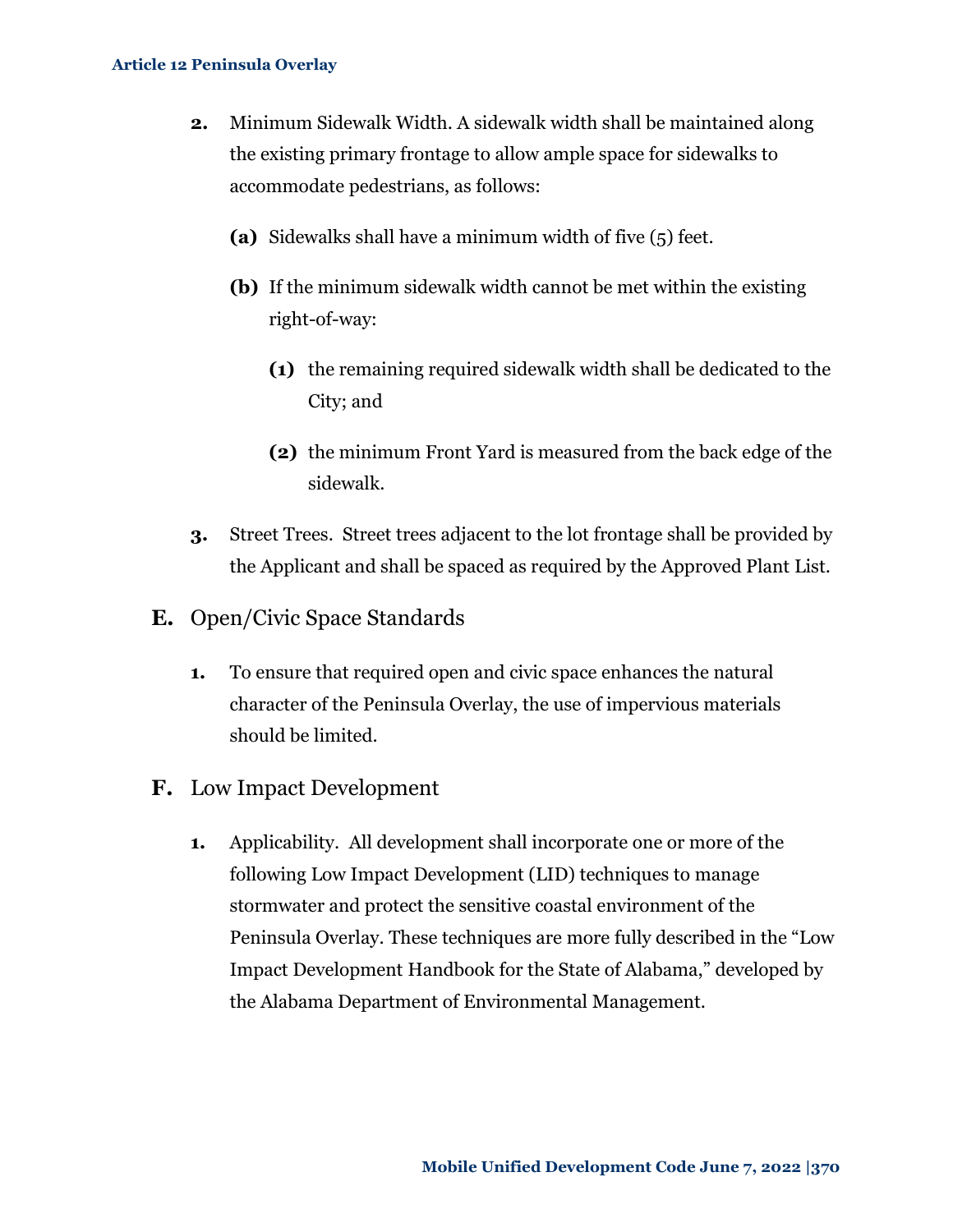- **(a)** Bioretention.Bioretention cells (BRCs) remove pollutants in stormwater runoff through adsorption, filtration, sedimentation, volatilization, ion exchange and biological decomposition. A BRC is a depression in the landscape that captures and stores runoff for a short time, while providing habitat for native vegetation that is both flood and drought tolerant. Bioretention shall be designed for the "first flush" event, typically the first one (1) inch to one and one-half (1½) inch of rainfall, to treat stormwater pollutants.
- **(b)** Water Quality Swale. A water quality swale is a shallow, openchannel stabilized with grass or other herbaceous vegetation designed to filter pollutants and convey stormwater. Swales are applicable along roadsides, in parking lots, residential subdivisions, commercial developments and are well suited to single-family residential and campus-style developments. Water quality swales are designed to meet velocity targets for the water quality design storm, may be characterized as wet or dry swales, may contain amended soils to infiltrate stormwater runoff, and are generally planted with turfgrass or other herbaceous vegetation.
- **(c)** Rain garden. A rain garden is a shallow depression in a landscape that captures water and holds it for a short period of time to allow for infiltration, filtration of pollutants, habitat for native plants and effective stormwater treatment for small-scale residential or commercial drainage areas. Rain gardens use native plants, mulch, and soil to clean up runoff. Rain gardens can be located throughout the landscape to disconnect impervious surfaces and treat runoff from rooftops, Driveways, sidewalks, existing landscapes or a combination of these surfaces. Rain gardens are most effective at reducing stormwater runoff when disconnecting two impervious surfaces such as a rooftop and a street.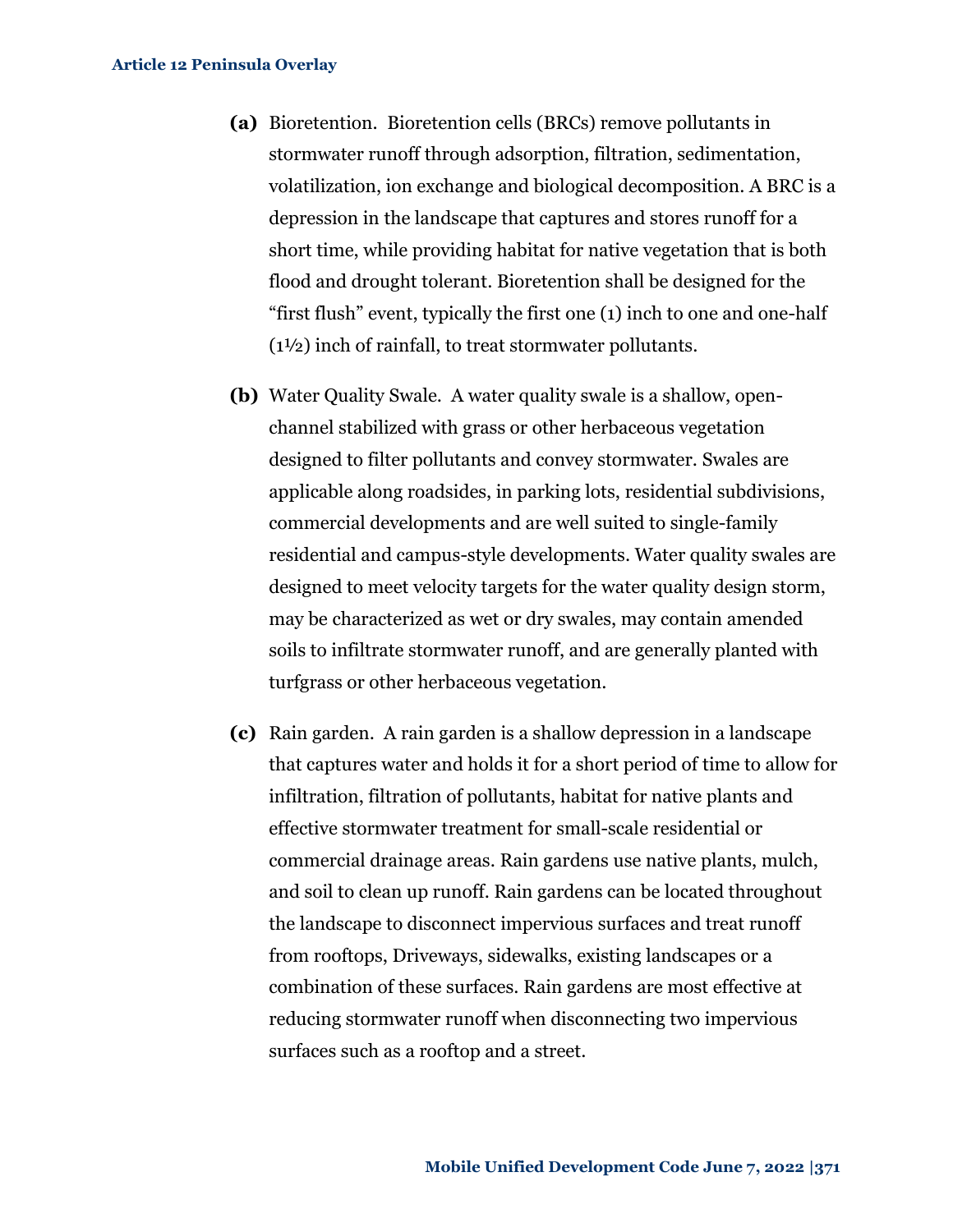- **2.** Pervious Parking.All motor vehicle parking spaces provided in excess of the minimum required by Article 3 shall be constructed of an Alternative Parking Surface.
- **G.** Residential Subdivisions. All residential subdivisions, except foy those subject to Minor Plat or Minor Lot Adjustment provisions of the Subdivision Regulations, shall utilize conservation development site design of Articles 2 and 3.
- **H.** Impervious Surface Limitation on Lots Containing Non-Residential Uses
	- **1.** Lots developed with non-residential uses shall comply with one of the two options below:
		- **(a)** A minimum of seventy (70) percent of the impervious surface shall incorporate Low Impact Development techniques, or
		- **(b)** The maximum impervious surface coverage on a lot shall be based on the lot size as of the effective date of this section: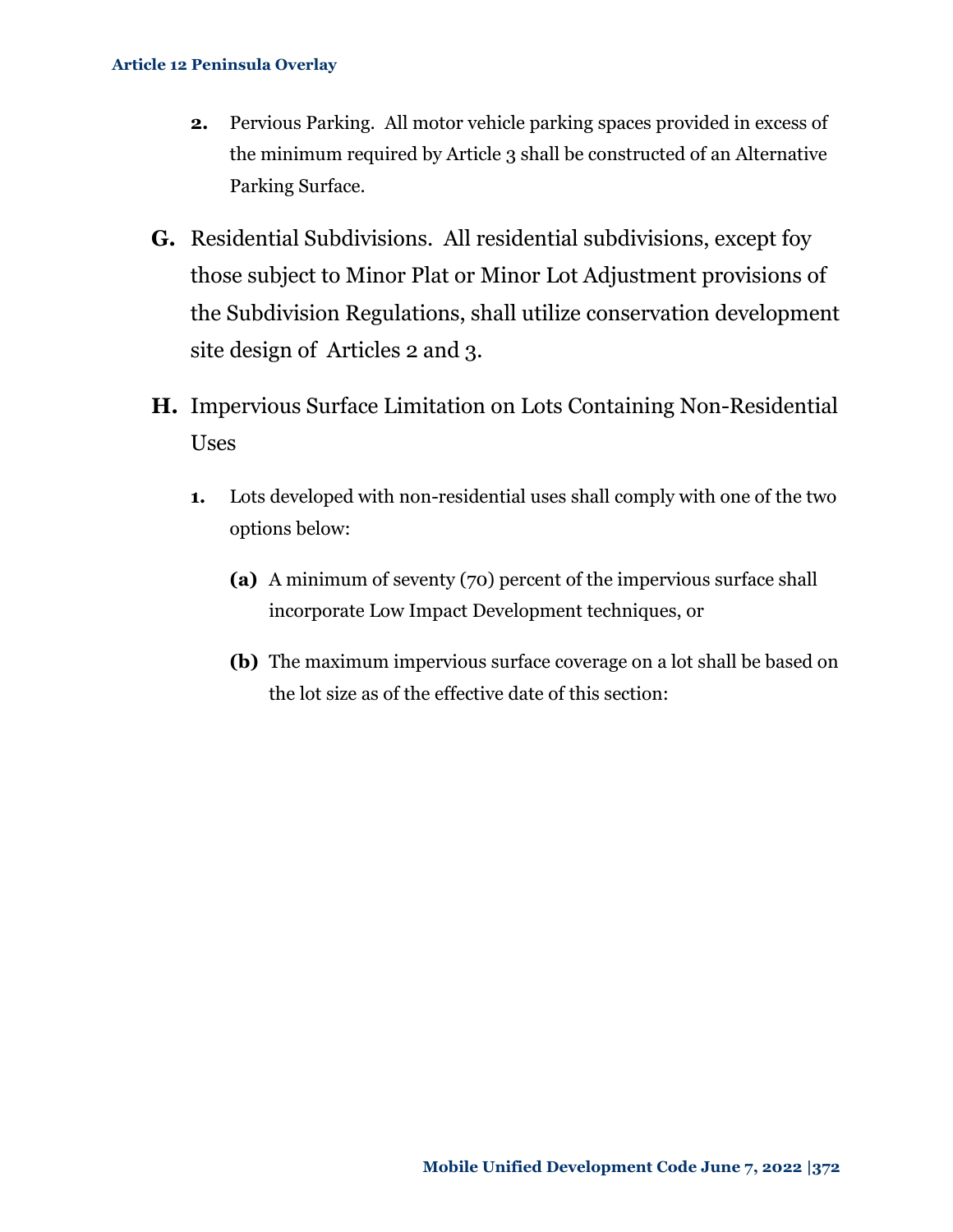| Lot Size (square feet) | <b>Maximum Impervious</b><br><b>Surface Coverage</b> |
|------------------------|------------------------------------------------------|
| $0 - 5,000$            | 40%                                                  |
| $5,001 - 10,000$       | 35%                                                  |
| $10,001 - 20,000$      | 30%                                                  |
| $20,001 - 43,560$      | 25%                                                  |
| Greater than 43,560    | 20%                                                  |

# **I.** Bicycle Parking

- **1.** Purpose.The bicycle parking requirements of this Section are intended to encourage the use of bicycles as a means of transportation in the Peninsula Overlay by providing safe and convenient places to park bicycles.
- **2.** Applicability.These requirements shall apply to all new construction, and additions and expansions or a change of use that results in an increase in the minimum number of bicycle parking spaces required. Bicycle parking requirements shall only apply to the increase in bicycle parking requirements of the new use, and the new construction or the portion of the enlarged building or structure only, and not to the existing building or structure.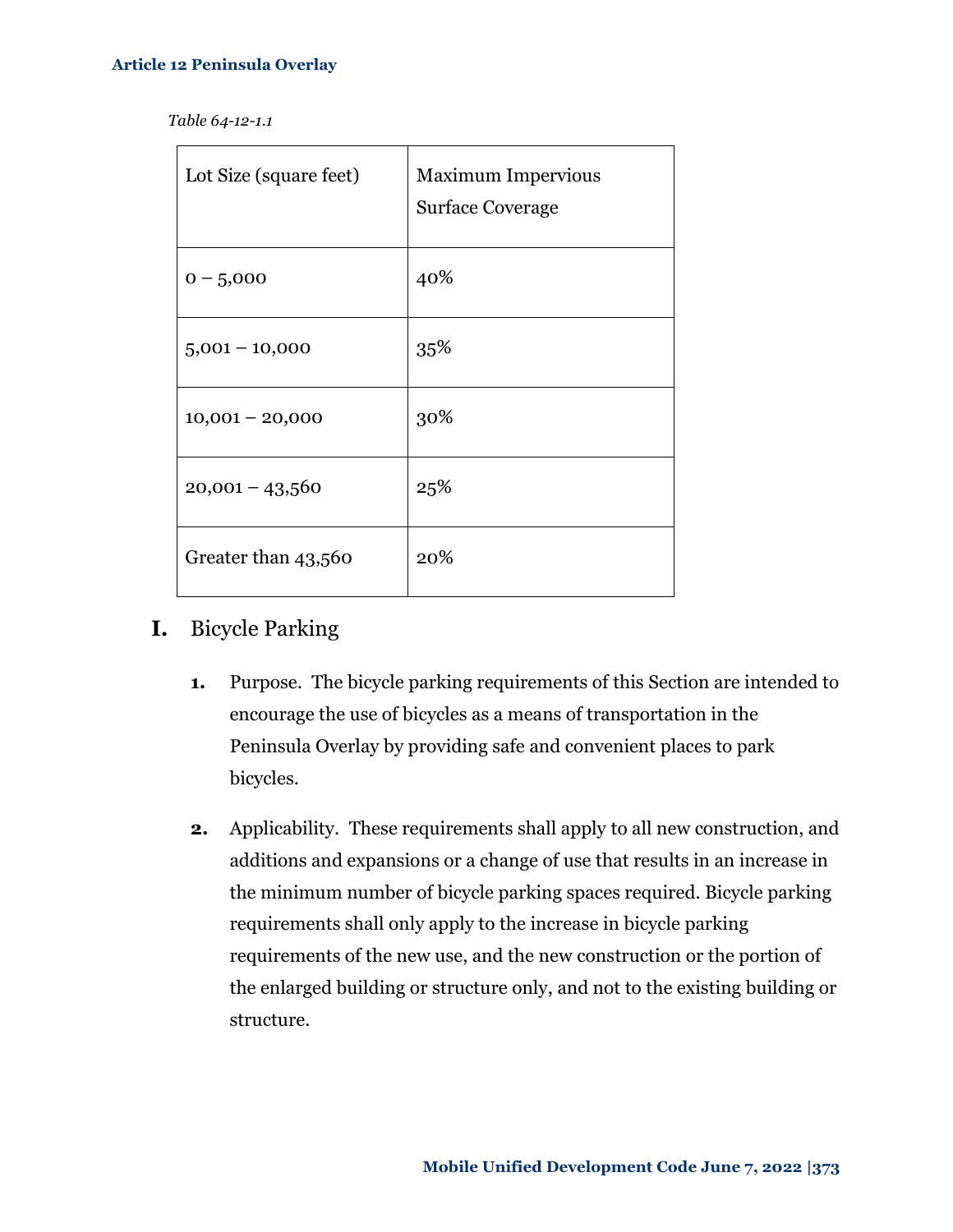- **3.** Short Term Bicycle Parking
	- **(a)** Minimum Number of Short-Term Spaces Required for Multi-Family Uses. Multi-family residential developments in excess of ten (10) dwelling units shall provide one (1) short term bicycle parking space per ten (10) dwelling units or fraction thereof.
	- **(b)** Minimum Number of Short-Term Spaces Required for Non-Residential Uses. Non-residential uses shall provide short-term bicycle parking spaces in accordance with the following table:

*Table 64-12-1.2*

| <b>Gross Floor Area</b>     | <b>Minimum Number of Required Short-term</b><br><b>Bicycle Parking Spaces</b> |
|-----------------------------|-------------------------------------------------------------------------------|
| $0 - 6,000$ square feet     |                                                                               |
| More than 6,000 square feet | 2, plus 1 space per each additional 6,000 square feet or<br>fraction thereof  |

- **(c)** Development Standards for Short-Term Bicycle Parking.
	- **(1)** Short-term bicycle parking encourages shoppers, customers and other visitors to use bicycles by providing a convenient and readily accessible place to park bicycles.
	- **(2)** Short term bicycle parking shall comply with the following locational standards:
		- a. Serves the main entrance of a building;
		- b. Visible to pedestrians and bicyclists;
		- c. Provided in racks permanently affixed to the ground;
		- d. Publicly accessible at all hours; and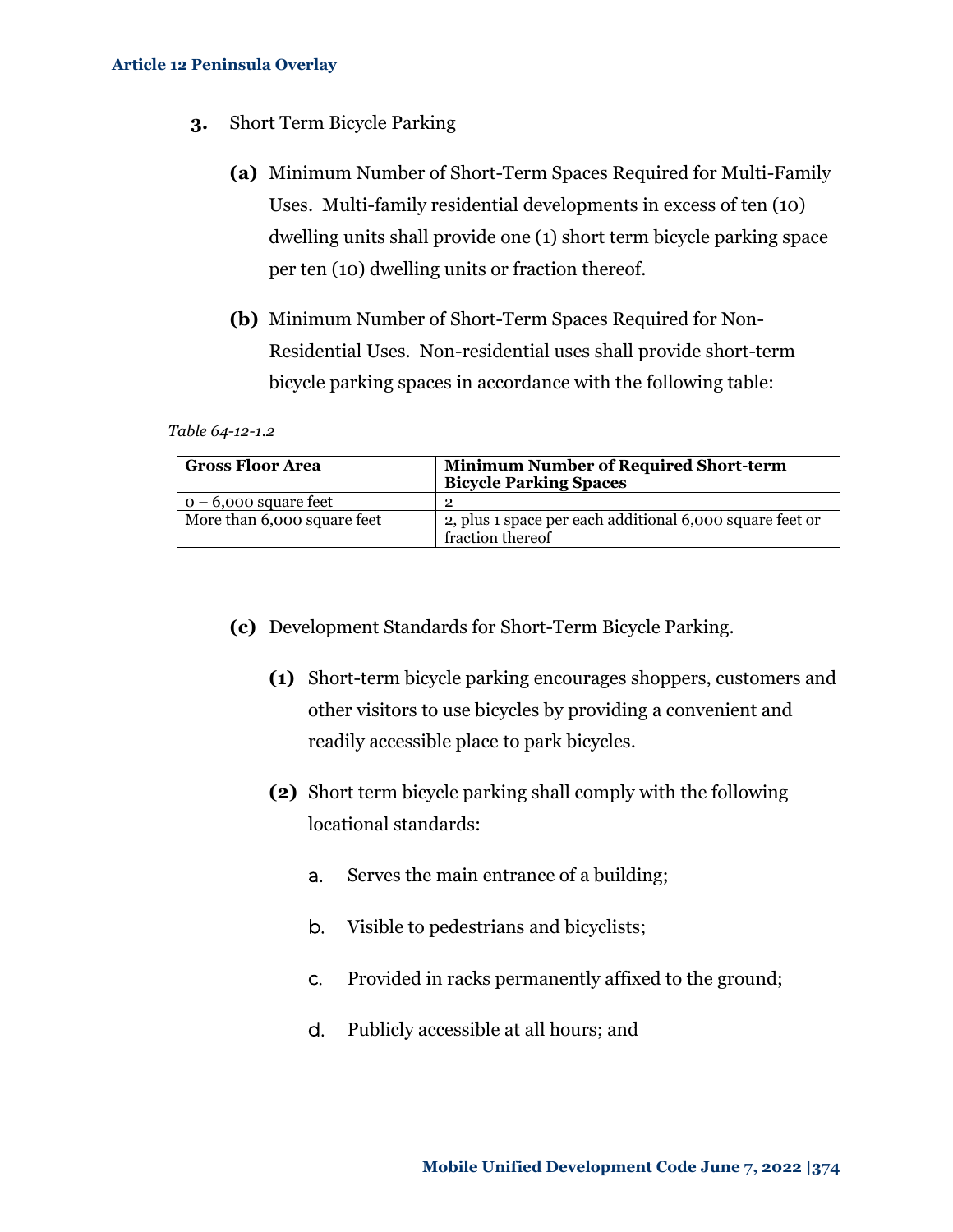- e. At the same grade as the abutting sidewalk, or at a location that is ADA accessible.
- **4.** Long-Term Bicycle Parking. Long-Term bicycle parking is not required but, where provided, may substitute for up to ten (10) percent of required motor vehicle parking as set forth in Article 3. A reduction in the minimum required number of motor vehicle parking spaces is allowed equal to the percentage of long-term bicycle parking spaces provided.
	- **(a)** Development Standards for Long-Term Bicycle Parking.
		- **(1)** Long-term bicycle parking provides employees, students, residents, commuters and others who generally stay at a location for several hours, a secure and weather-protected place to park bicycles.
		- **(2)** Long-term bicycle parking shall comply with the following locational standards:
			- a. Shall be located inside buildings, under roof overhangs or awnings, in bicycle lockers or within or under other structures; and
			- b. Provided in racks permanently affixed to the ground or, when located within a building, any lockers or racks shall be securely mounted on the floor, wall or ceiling.
- **5.** Bicycle Rack Standards. All bicycle racks shall:
	- **(a)** Support the bicycle in at least two places;
	- **(b)** Allow locking of the frame and one or both wheels with a U-lock;
	- **(c)** Resist cutting, rusting and bending;